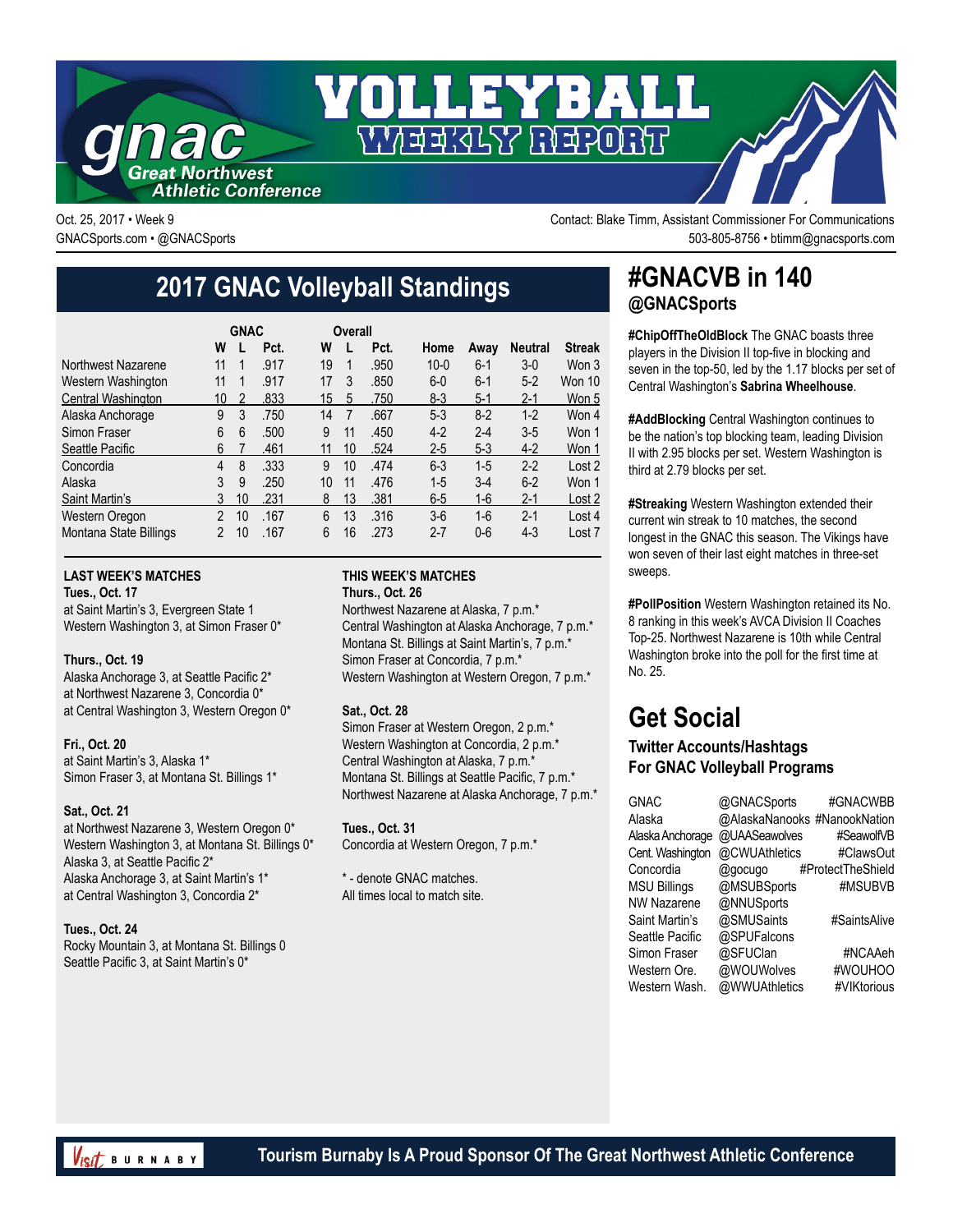## **GNAC Volleyball Players Of The Week**



### **OFFENSIVE**

**Kendra Bodine, Northwest Nazarene OH • 5-10 • Senior • Eugene, Ore.**

Bodine had an impressive week for the Nighthawks, finishing with 39 kills, 6.50 kills per set, 29 digs, six blocks and a .607 hitting percentage in wins over Western Oregon and Concordia. She finished with a double-double of 20 kills and 13 digs with a .655 hitting percentage in Thursday's sweep of Concordia. Bodine then finished with 19 kills, 11 digs, four blocks and hit .562 in Saturday's sweep of Western Oregon.

**Also Nominated:** Leah Swiss (Alaska Anchorage), Shelby Mauritson (Central Washington), Rebecca Mitchell (Saint Martin's), Abby Phelps (Western Washington).



### **DEFENSIVE**

**Joellee Buckner, Western Washington OPP • 5-10 • Senior • Colville, Wash.**

Buckner led the Vikings with 37 digs, averaged 6.17 digs per set and has nine blocks as the Vikings extended their win streak to nine matches. She came close to a triple-double with 18 digs, eight blocks and seven kills in Tuesday's three-set sweep at Simon Fraser. Buckner then finished with 19 digs to go along with six kills in a three-set sweep at Montana State Billings on Saturday.

**Also Nominated:** Keala Kaio-Perez (Alaska Anchorage), Kyla Morgan (Central Washington), Emily Gooding (Saint Martin's), Jayme Bratsberg (Simon Fraser).

### **Past GNAC Players of the Week**

| Date              | <b>Offensive</b>                              | <b>Defensive</b>        |
|-------------------|-----------------------------------------------|-------------------------|
| Aug. 28 - Sept. 3 | Madi Farrell, NNU                             | Mackenzie Bowen, WOU    |
| Sept. 4-10        | Madi Farrell, NNU                             | Joslyn Bopray, WWU      |
| Sept. 11-17       | Colby Barnette, CU                            | Kendra Bodine, NNU      |
| Sept. 18-24       | Sabrina Wheelhouse, CWU Keala Kaio-Perez, UAA |                         |
| Sept. 25-Oct. 1   | Gabby Oddo, SPU                               | Kyla Morgan, CWU        |
| Oct. 2-8          | Joelle Buckner, WWU                           | Jayme Bratsberg, SFU    |
| Oct. 9-15         | Shelby Mauritson, CWU                         | Sabrina Wheelhouse, CWU |
| Oct. 16-22        | Kendra Bodine, NNU                            | Joellee Buckner, WWU    |

Complete Player of the Week releases are available online at [GNACSports.com.](http://www.gnacsports.com/football/fbredlion/)

### **GNAC News & Notes**

**NET PROFIT FOR THE GNAC:** The GNAC has developed a reputation for solid work at the net in volleyball and the trend continues in the 2017 season.

The conference currenty boasts three athletes in the top-five in Division II in blocking and and an impressive seven in the top-50. Central Washington senior **Sabrina Wheelhouse** leads the list. She leads the nation with an average of 1.71 blocks per set and a total of 135 blocks. Western Washington's **Joslyn Bopray** is second nationally with 1.47 blocks per set while Northwest Nazarene's **Madi Farrell** is fifth with 1.40 blocks per set.

Three GNAC teams rank among the nation's top-50 programs. Central Washington leads the way, averaging 2.95 blocks per set. Western Washington is third with 2.79 blocks per set and Alaska Anchorage is 42nd with 2.17 blocks per set.

Rounding out the individual top-50 is Western Washington's **Michaela Hall** (20th at 1.26 per set), Seattle Pacific's **Nicole Tchabanov** (24th at 1.21 per set), Central Washington's **Sarah Joffs** (45th at 1.12 per set) and Concordia's **Colby Barnette** (49th at 1.11 per set).

**IN THE POLLS:** Western Washington continues to pace the GNAC in the AVCA Division II Coaches Top-25, coming in at No. 8 for the second consecutive week. Northwest Nazarene climbed back up two spots to No. 12. Central Washington, which had sat on the outside looking in all season, finally broke into the top-25 at No. 25.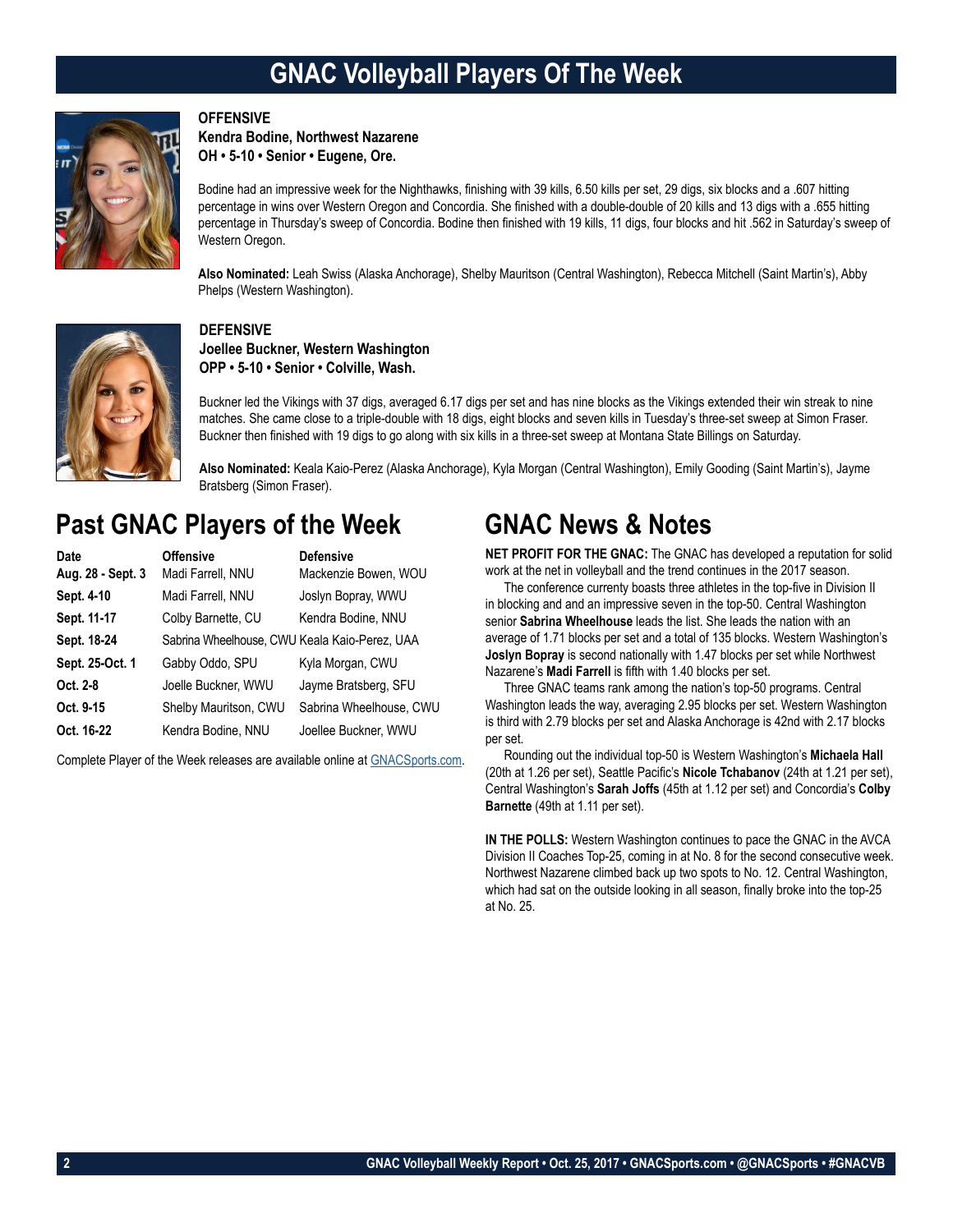## **Around The GNAC**

#### **ALASKA**



**LAST WEEK:** Oct. 12: Oct. 20: Lost at Saint Martin's, 3-1. Oct. 21: Won at Seattle Pacific, 3-2. **THIS WEEK:** Oct. 26: vs. Northwest Nazarene, 7 p.m. Oct. 28: vs. Central Washington, 7 p.m.

• Alaska succeeded in a split on its Puget Sound road trip last weekend, snapping a two-match losing streak with a

five-set win over Seattle Pacific.

• Senior outside hitter **Maddie Davis** paced the Nanooks with 25 kills in the two matches. She finished with 10 kills in the loss at Saint Martin's and added a double-double of 15 kills and 15 digs against Seattle Pacific. Davis leads Alaska offensively with a .243 hitting percentage and 2.54 kills per game.

• Sophmore middle blocker **Kim Wong** had a .351 hitting percentage in the two matches and topped her week with a 13-kill performance against Seattle Pacific. Wong is fourth in the GNAC with a .318 hitting percentage.

• Senior setter **Rachel Nichols** finished with five aces in the matches three of those against Seattle Pacific. The Nanooks enter the week second in the GNAC with 1.66 aces per set. Freshman setter Cate Whiting is sixth in the GNAC with 0.35 aces per set.

• Alaska enters the week third in the GNAC with a .216 hitting percentage and third with 12.94 kills per set. The Nanooks are fourth in the league with 12.05 assists per set.

• At 10-11 overall, Alaska has won its most matches since going 12-15 during the 2009 season.

### **ALASKA ANCHORAGE**



**LAST WEEK:** Oct. 19: Won at Seattle Pacific, 3-2. Oct. 21: Won at Saint Martin's, 3-1.

**THIS WEEK:** Oct. 26: vs. Central Washington, 7 p.m. Oct. 28: vs. Northwest Nazarene, 7 p.m.

• Alaska Anchorage ran its current win streak to four matches with a pair of hard-fought wins over Seattle Pacific and Saint Martin's.

• Junior outside hitter **Leah Swiss** led the Seawolves with 36 kills and a .234 hitting percentage in the two matches. She led all players with 23 kills to go along with 11 digs and three blocks against Seattle Pacific and added 13 kills and 11 digs at Saint Martin's. Swiss is 10th in the GNAC with 3.08 kills per set. She also leads the league and is 22nd in Division II with 0.52 aces per set.

• Junior outside hitter **Chrisalyn Johnson** had 28 kills in the two matches, notching 17 kills, 13 digs and five blocks at Seattle Pacific and 11 kills at Saint Martin's.

• Junior middle blocker **Tara Melton** added 11 blocks to her total, seven of which came in the win at Seattle Pacific. Melton is eighth in the GNAC at 1.09 blocks per set as the Seawolves rank third in the GNAC and 42nd in Division II at 2.17 blocks per set.

• Alaska Anchorage continues to lead the GNAC and is 20th in Division II with 1.93 aces per set. In addition to Swiss, senior defensive specialist **Keala Kaio-Perez** is 27th in Division II with 0.49 aces per set.

• The Seawolves enter the week with a .188 hitting percentage and are averaging 12.15 kills per set.

#### **CENTRAL WASHINGTON**



**LAST WEEK:** Oct. 19: Beat Western Oregon, 3-0. Oct. 21: Beat Concordia, 3-2.

**THIS WEEK:** Oct. 26: at Alaska Anchorage, 7 p.m. Oct. 28: at Alaska, 7 p.m.

• The Wildcats ran its win streak to five matches with a threeset sweep of Western Oregon and a hard-fought five-set win

over Concordia.

• The victories finally allowed Central Washington to crack the AVCA Division II Coaches Top-25, coming in at No. 25. The Wildcats had received votes in the first eight polls of the season.

• Junior outside hitter **Shelby Mauritson** once against led the CWU offense with 40 kills, a .242 hitting percentage and 27 digs. She opened the week with 16 kills and nine digs against Western Oregon and finished with a double-double of 24 kills and 18 digs against Concordia. Mauritson is fourth in the GNAC with 3.65 kills per set and is 29th in Division II with 11.81 attacks per set.

• The nation's leading blocker, senior middle blocker **Sabrina Wheelhouse**, added 12 blocks to her total last week. Seven of those blocks came in the fiveset win over Concordia. Wheelhouse leads Division II with 1.71 blocks per set and 135 total blocks.

• Sophomore libero **Kyla Morgan** notched 43 digs in the two matches, topped by her 26 digs against Concordia. Morgan is fifth in the GNAC with 4.90 digs per set.

• Central Washington continues to lead Division II with 2.95 blocks per set and is second nationally with 233 total blocks. In addition to Wheelhouse, senior middle blocker **Sarah Joffs** is sixth in the GNAC and 45th in Division II with 1.12 blocks per set.

• The Wildcats enter the week second in the GNAC with a .148 opponent hitting percentage and fourth with a .213 hitting percentage as they average 12.78 kills per set.



### **CONCORDIA**

**LAST WEEK:** Oct. 19: Lost to Northwest Nazarene. 3-0. Oct. 21: Lost to Central Washington, 3-2. **THIS WEEK:** Oct. 26: vs. Simon Fraser, 7 p.m. Oct. 28: vs. Western Washington, 2 p.m..

• Concordia dropped a pair of road matches to Northwest Nazarene and Central Washington as its road losing streak extended to five matches.

• Senior opposite **Lindsey Dorsey** continues to lead the Cavaliers' offense, finishing with 22 kills in the two matches. 16 of those kills came in the five-set loss at Central Washington. Dorsey enters the week seventh in the GNAC with 3.45 kills per set while ranking fourth with 4.14 points per set.

• Senior middle blocker **Colby Barnette** is now ranked 49th in Division II with 1.11 blocks per set. She added 10 to her total in the two matches, paced by eight blocks against Central Washington. Barnette is also ranked sixth in the GNAC with her .291 hitting percentage.

• Senior setter **Michele Brown** added 65 assists in the two matches and had a double-double of 49 assists and 11 digs against Central Washington. Brown is ranked third in the GNAC with 10.15 assists per set.

• Concordia enters the week fourth in the GNAC with 12.79 kills per set and 1.45 aces per set while maintaining a .193 hitting percentage.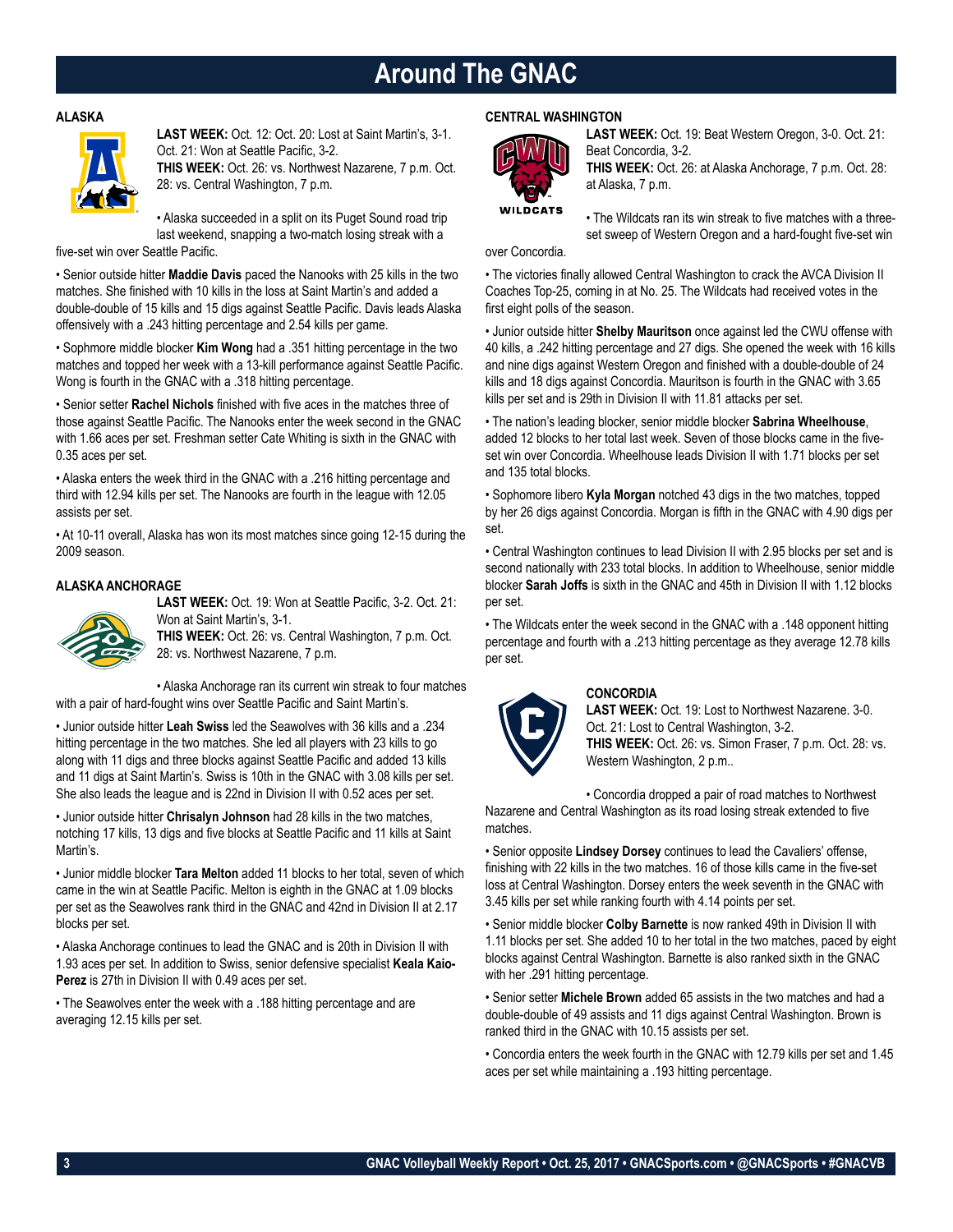### **Around The GNAC**

### **MONTANA STATE BILLINGS**



**LAST WEEK:** Oct. 20: Lost to Simon Fraser, 3-1. Oct. 21: Lost to Western Washington, 3-0. Oct. 24: Lost to Rocky Mountain, 3-0.

**THIS WEEK:** Oct. 26: at Saint Martin's, 7 p.m. Oct. 28: at Seattle Pacific, 7 p.m.

• Montana State Billings lost all five matches in its recent

home stand, which included a four-set loss to Simon Fraser and three-set losses to Western Washington and cross-town rival Rocky Mountain.

• Freshman outside hitter **Maddi Vigil** led Montana State Billings with 27 kills in the three matches. She had 11 against Simon Fraser and eight each against Western Washington and Rocky Mountain. Vigil is ninth in the GNAC with 3.34 kills per set and 10th with 3.64 points per set.

• Freshman defensive specialist **Izela Alvarez** enters the week leading the GNAC and ranked 26th in Division II with 5.63 digs per set. She finished with 74 in the three matches, topped by her 37 against Rocky Mountain and 20 against Simon Fraser.

• Both of MSUB's freshman setters are ranked in the GNAC top-10 in assists. **Kylee Clarke** is fifth with 9.16 assists per set while **Alexa Smythe** is eighth with 7.50 assists per set. Clarke led the Yellowjackets with 62 in the three matches.

• Montana State Billings enters the week with a .152 hitting percentage, averaging 11.17 kills and rank fourth in the GNAC with 17.80 digs per set.

### **NORTHWEST NAZARENE**

**LAST WEEK:** Oct. 19: Beat Concordia, 3-0. Oct. 21: Beat Western Oregon. 3-0.



**THIS WEEK:** Oct. 26: at Alaska, 7 p.m. Oct. 28: at Alaska Anchorage, 7 p.m.

• Northwest Nazarene has won three straight, all of which have come in three sets with sweeps of Concordia on

Thursday and Western Oregon on Saturday.

• The victories moved Northwest Nazarene up two spots to No. 10 in the AVCA Division II Coaches Top-25.

• Senior outside hitter **Kendra Bodine** was named GNAC Offensive Player of the Week after she finished with 39 kills, 6.50 kills per set, a .607 hitting percentage, 24 digs and six blocks in the two matches. She had a double-double of 20 kills and 13 digs against Concordia and finished with 19 kills, 11 digs and four blocks against Western Oregon. Bodine leads the GNAC and is 11th in Division II with 4.40 kills per set. She is also seventh in the GNAC with a .285 hitting percentage.

• Senior middle blocker **Madi Farrell** finished with 18 kills and 12 blocks in the two matches, led by an 11-kill, eight-block performance against Western Oregon. Senior outside hitter **Mari Thomas** had 17 kills, 11 of which came against Concordia. Farrell enters the week leading the GNAC and ranked third in Division II with a .432 hitting percentage.

• Senior setter **Hailey Cook** registered 75 assists in the two matches with 42 of those coming against Western Oregon. Cook continues to lead the GNAC and is ranked ninth in Division II with 11.62 assists per set.

• Northwest Nazarene currently leads the GNAC and is 15th in Division II with a .257 hitting percentage. The Nighthawks also lead the league and rank 16th in Division II with 14.07 kills per set. They also top the GNAC and are 41st in Division II with a .141 opponent hitting percentage.

### **SAINT MARTIN'S**



**LAST WEEK:** Oct. 20: Beat Alaska, 3-1. Oct. 21: Lost to Alaska Anchorage, 3-1. Oct. 24: Lost to Seattle Pacific, 3-0. **THIS WEEK:** Oct. 26: vs. Montana State Billings, 7 p.m.

• Saint Martin's continued a five-match home stand with a win over Alaska and losses to Alaska Anchorage and Seattle Pacific.

• Senior outside hitter **Rebecca Mitchell** led Saint Martin's with 32 kills in the three matches. She finished with 15 kills and 10 digs against Alaska, added eight kills against Alaska Anchorage and nine kills and 14 digs against Seattle Pacific. Mitchell is sixth in the GNAC with 3.46 kills per set and eighth with 3.82 points per set.

• Junior outside hitter **Rachel Gondrezick** added 26 kills in the three matches, which included 11 against Alaska and nine against Seattle Pacific.

• Freshman middle blocker **Kamille Langford** added 11 more kills in the three matches, which included five against Alaska and three against both Alaska Anchorage and Seattle Pacific. Langford is ninth in the GNAC with 1.03 blocks per set.

• Saint Martin's enters Thursday's match with Montana State Billings with a .164 hitting percentage, averaging 11.90 kills and 16.83 digs per set.

### **SEATTLE PACIFIC**



**LAST WEEK:** Oct. 19: Lost to Alaska Anchorage, 3-2. Oct. 21: Lost to Alaska, 3-2. Oct. 24: Won at Saint Martin's, 3-0. **THIS WEEK:** Oct. 28: vs. Montana St. Billings, 7 p.m.

• The Falcons came close to a sweep of the Alaska schools, instead losing to both Alaska and Alaska Anchorage in five sets. Seattle Pacific rebounded for a three-set sweep of

Saint Martin's on Tuesday.

• Sophomore outside hitter **Gabby Oddo** finished with 44 kills in the three matches. She posted a double-double of 21 kills and 15 digs against Alaska Anchorage and had 15 kills and 16 digs against Alaska. Oddo enters the week eighth in the GNAC with 3.39 kills per set and ninth with 3.76 points per set.

• Senior outside hitter **Hannah Lautenbach** added 34 kills and 17 blocks in the three matches, paced by her near triple-double of 20 kills, 19 digs and nine blocks against Alaska. Lautenbach is averaging 2.45 kills and 0.89 blocks per set.

• Sophomore middle blocker **Nicole Tchabanov** did not play in any of the last three matches but remains ranked 24th in Division II with 1.21 blocks per set.

• Junior setter **Symone Tran** had 119 assists in the three matches, which included 36 against Alaska Anchorage and a double-double of 51 assists and 14 digs against Alaska. Tran is fourth in the GNAC with 9.72 assists per set and is 42nd in Division II with 855 total assists.

• Seattle Pacific enters the week with a .171 hitting percentage, averaging 12.03 kills and 16.51 digs per set. The Falcons are fifth in the GNAC with a .178 opponent hitting percentage.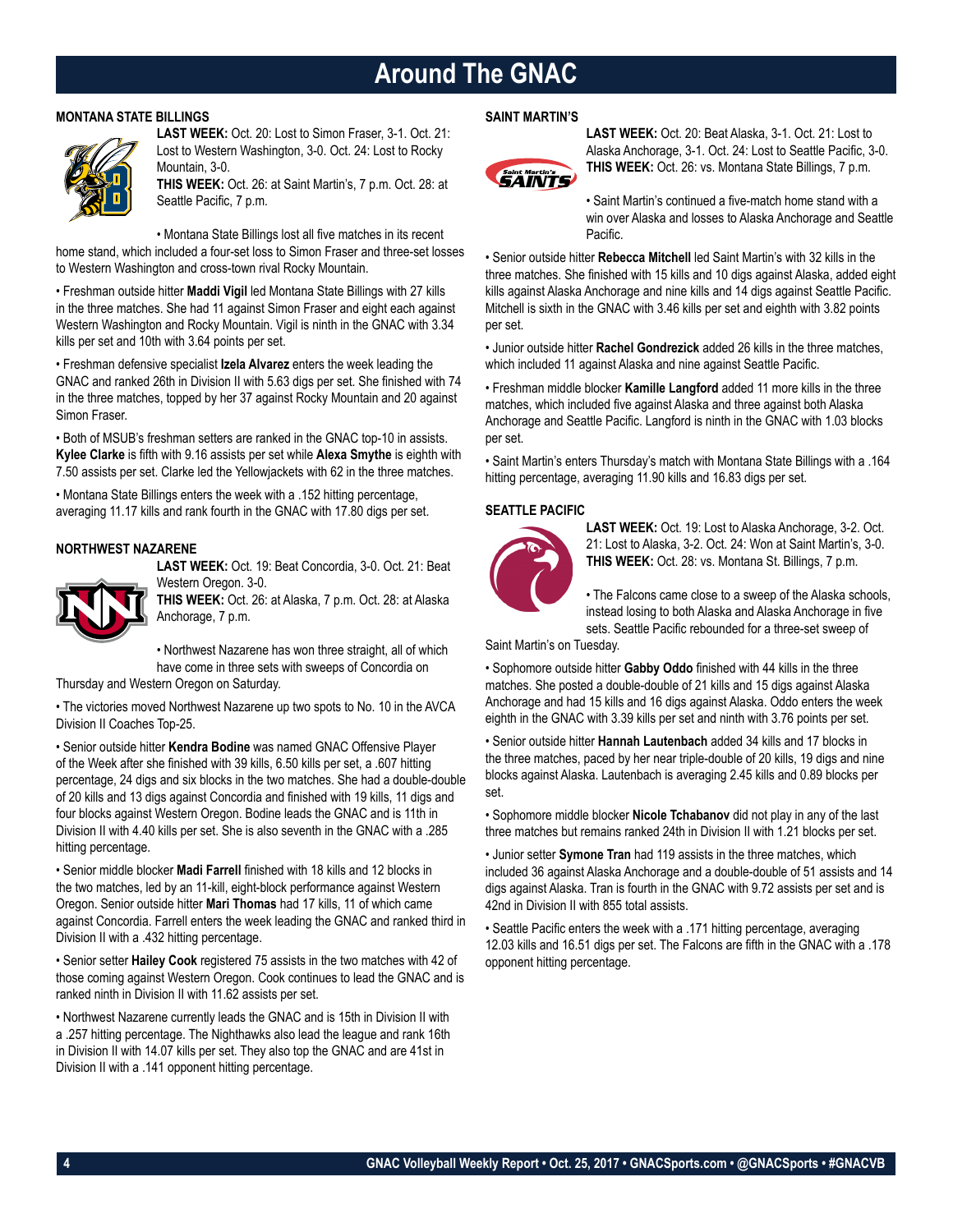### **Around The GNAC**

### **SIMON FRASER**



**LAST WEEK:** Oct. 17: Lost to Western Washington, 3-0. Oct. 20: Won at Montana State Billings, 3-1. **THIS WEEK:** Oct. 26 at Concordia, 7 p.m. Oct. 28: at Western Oregon, 7 p.m.

• Simon Fraser split its matches last week, falling in three sets to Western Washington before taking a four-set win at

Montana State Billings.

• Junior outside hitter **Tessa May** finished with 22 kills and a .409 hitting percentage in the two matches to lead the Clan. She finished with seven kills against Western Washington and had 15 kills and a .520 hitting percentage at Montana State Billings. May is second in the GNAC and 32nd in Division II with a .356 hitting percentage.

• Sophomore outside hitter **Betsie de Beer** added 18 kills in the two matches, including a double-double of 11 kills and 16 digs at MSUB. Sophomore outside hitter **Kirsten Pinkney** had 12 kills in her lone match of the week at MSUB.

• Junior libero **Jayme Bratsberg** had 36 digs in the two matches, which included 23 against Montana State Billings. Bratsberg is second in the GNAC and 37th in Division II with 5.39 digs per set.

• As a team, Simon Fraser enters the week ranked third in the GNAC and 26th in Division II with 18.59 digs per set. The Clan has a .186 hitting percentage, averaging 12.75 kills per set.

### **WESTERN OREGON**



**LAST WEEK:** Oct. 19: Lost to Central Washington. 3-0. Oct. 21: Lost to Northwest Nazarene, 3-0.

**THIS WEEK:** Oct. 26: vs. Western Washington, 7 p.m. Oct. 28: vs. Simon Fraser, 3-0.

• Western Oregon dropped both matches on an eastern road swing, falling in three sets to Central Washington and

Northwest Nazarene.

• Sophomore middle blocker **Katherine Huntington** led the Wolves offensively with 14 kills in the two matches. She finished with seven kills against Central Washington and added seven kills and two blocks against Northwest Nazarene.

• Senior outside hitter **Alisha Bettinson** had 13 kills in the two matches, capped by a seven-kill, eight-dig performance at Central Washington. Bettinson enters the week ranks fifth in the GNAC with 3.54 kills per set and sixth with 3.91 points per set.

• Junior setter **Leila Holt** finished with 39 assists and 22 digs in the two matches, led by a double-double of 27 assists and 13 digs against Central Washington. Holt enters the week ninth in the GNAC with 6.65 assists per set.

• Western Oregon enters the week with a .179 hitting percentage, averaging 12.14 kills and 17.55 digs per set.

### **WESTERN WASHINGTON**



**LAST WEEK:** Oct. 17: Won at Simon Fraser, 3-0. Oct. 21: Won at Montana State Billings, 3-0. **THIS WEEK:** Oct. 26: at Western Oregon, 7 p.m. Oct. 28: at Concordia, 7 p.m.

• Western Washington made it a 10-match win streak with a pair of three-set road sweeps over Simon Fraser and

Montana State Billings.

• The Vikings remained at No. 8 in this week's AVCA Division II Coaches Top-25. It is the 75th consecutive poll, dating back to the 2012 season, where WWU has been ranked.

• Senior opposite **Joellee Buckner** was named GNAC Defensive Player of the Week after she finished with 37 digs and nine blocks in the two matches. She finished just short of a triple-double with 18 digs, eight blocks and seven kills against Simon Fraser and added 16 digs and six kills against Montana State Billings. Buckner is eighth in the GNAC with 4.59 digs per set.

• Junior outside hitter **Abby Phelps** paced the offense with 31 kills and a .377 hitting percentage. She registered 13 kills and 10 digs against Simon Fraser and added 18 kills and nine digs at Montana State Billings. Phelps enters the week third in the GNAC and 35th in Division II with 3.90 kills per set. She also leads the GNAC and is 27th in Division II with 4.51 points per set.

• Western Washington is second in the GNAC and third in Division II with 2.79 blocks per set and finished with 26 team blocks in the two matches. Sophomore middle blocker **Joslyn Bopray** had 15 of those, nine of which came against Simon Fraser. Junior middle blocker **Michaela Hall** had 10 blocks and junior setter **Brette Boesel** had nine.

• Western Washington is second in the GNAC and is 20th in Division II with a .253 hitting percentage. The Vikings lead the GNAC and rank 12th nationally with 19.34 digs per set as well as second in the GNAC and 22nd in Division II with 14 kills per set.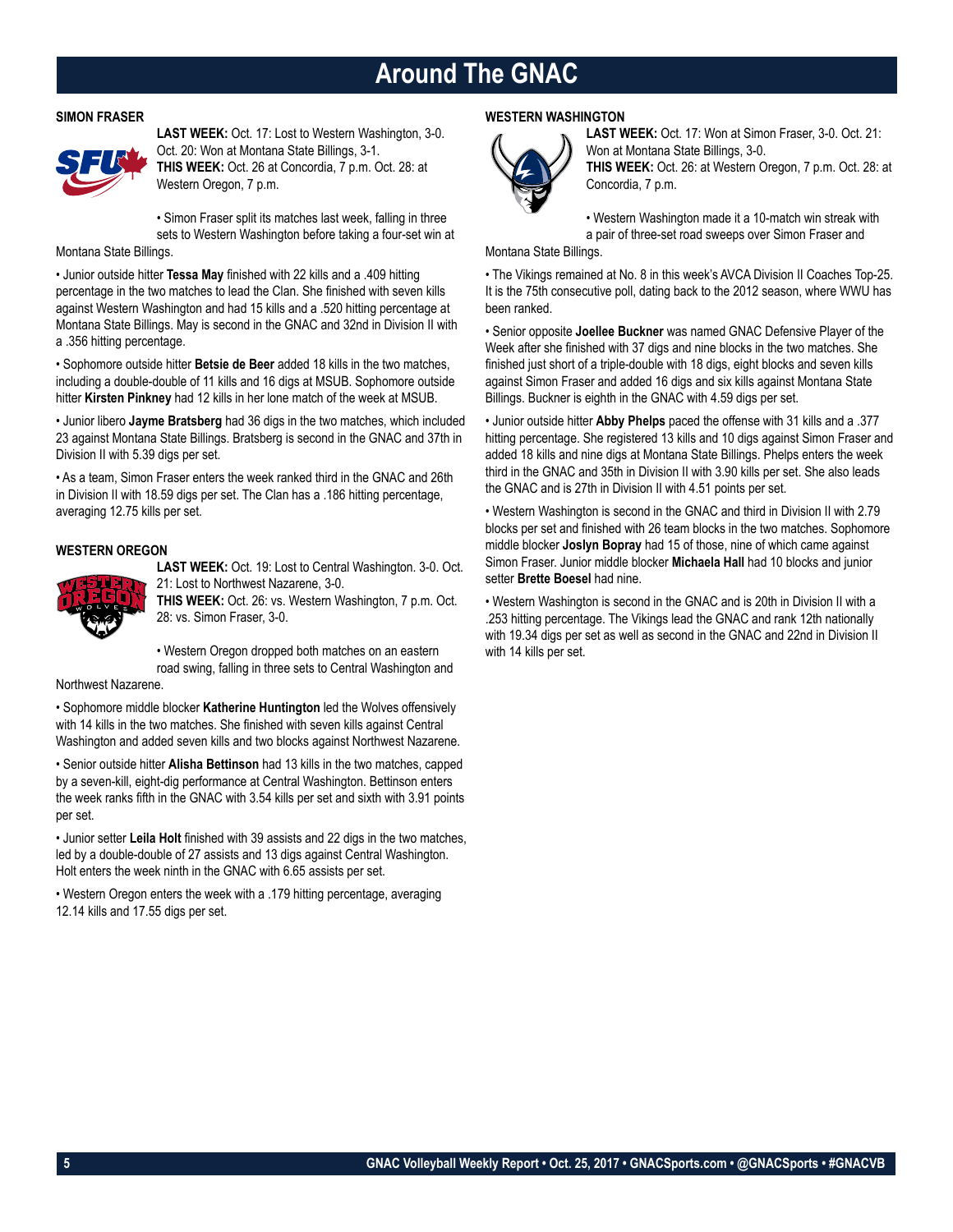## **GNAC In Division II Statistics**

### **Top 50 Through Matches As Of Oct. 24, 2017**

| <b>TEAM</b>                 |                        |            |                  | Category                  | Player                  | Avg./Total | Rank             |
|-----------------------------|------------------------|------------|------------------|---------------------------|-------------------------|------------|------------------|
| Category                    | Institution            | Avg./Total | Rank             | Attacks Per Set           | Kendra Bodine, NNU      | 11.97      | 12 <sub>th</sub> |
| Aces Per Set                | Alaska Anchorage       | 1.93       | 20th             |                           | Abby Phelps, WWU        | 11.84      | 17th             |
| Assists Per Set             | Northwest Nazarene     | 13.47      | 11 <sup>th</sup> |                           | Shelby Mauritson, CWU   | 11.81      | 19th             |
|                             | Western Washington     | 13.09      | 24th             |                           | Rebecca Mitchell, SMU   | 11.03      | 39th             |
| <b>Blocks Per Set</b>       | Central Washington     | 2.95       | 1st              |                           | Alisha Bettinson, WOU   | 10.70      | 49th             |
|                             | Western Washington     | 2.79       | 3rd              | <b>Blocks Per Set</b>     | Sabrina Wheelhouse, CWU | 1.71       | 1st              |
|                             | Alaska Anchorage       | 2.17       | 42nd             |                           | Joslyn Bopray, WWU      | 1.47       | 2nd              |
| Digs Per Set                | Western Washington     | 19.34      | 12 <sub>th</sub> |                           | Madi Farrell, NNU       | 1.40       | 5th              |
|                             | Northwest Nazarene     | 18.73      | 24th             |                           | Michaela Hall, WWU      | 1.26       | 20th             |
|                             | Simon Fraser           | 18.59      | 26th             |                           | Nicole Tchabanov, SPU   | 1.21       | 24th             |
| <b>Hitting Percentage</b>   | Northwest Nazarene     | .257       | 15th             |                           | Sarah Joffs, CWU        | 1.12       | 45th             |
|                             | Western Washington     | .253       | 20th             |                           | Colby Barnette, CU      | 1.11       | 49th             |
| Kills Per Set               | Northwest Nazarene     | 14.07      | 16th             | Digs Per Set              | Izela Alvarez, MSUB     | 5.63       | 26th             |
|                             | Western Washington     | 14.00      | 22nd             |                           | Jayme Bratsberg, SFU    | 5.37       | 37th             |
| Win/Loss Pct.               | Northwest Nazarene     | .950       | 5th              |                           | Shayli Siegfreid, NNU   | 5.32       | 42nd             |
|                             | Western Washington     | .850       | 19th             | <b>Hitting Percentage</b> | Madi Farrell, NNU       | .432       | 3rd              |
|                             | Central Washington     | .750       | 42nd             |                           | Tessa May, SFU          | .356       | 32nd             |
| Opponent Hitting Pct.       | Northwest Nazarene     | .141       | 41st             | Kills Per Set             | Kendra Bodine, NNU      | 4.40       | 11th             |
| <b>Team Attacks Per Set</b> | Western Washington     | 40.16      | 8th              |                           | Madi Farrell, NNU       | 4.03       | 26th             |
|                             | Montana State Billings | 38.55      | 38th             |                           | Abby Phelps, WWU        | 3.90       | 35th             |
| <b>Team Service Aces</b>    | Alaska Anchorage       | 168        | 14th             | Points Per Set            | Kendra Bodine, NNU      | 4.90       | 11th             |
| <b>Team Total Blocks</b>    | Central Washington     | 233.0      | 2nd              |                           | Madi Farrell, NNU       | 4.82       | 15 <sub>th</sub> |
|                             | Western Washington     | 195.0      | 20th             |                           | Abby Phelps, WWU        | 4.51       | 27th             |
|                             | Alaska Anchorage       | 188.5      | 28th             | Service Aces              | Leah Swiss, UAA         | 45         | 10th             |
|                             | Seattle Pacific        | 185.0      | 33rd             |                           | Keala Kaio-Perez, UAA   | 43         | 13th             |
|                             |                        |            |                  | <b>Total Assists</b>      | Symone Tran, SPU        | 855        | 42nd             |
| <b>INDIVIDUALS</b>          |                        |            |                  |                           | Hailey Cook, NNU        | 837        | 46th             |
| Category                    | Player                 | Avg./Total | Rank             | <b>Total Attacks</b>      | Shelby Mauritson, CWU   | 933        | 24th             |
| Aces Per Set                | Leah Swiss, UAA        | 0.52       | 22nd             |                           | Leah Swiss, UAA         | 884        | 46th             |
|                             | Keala Kaio-Perez, UAA  | 0.49       | 27th             | <b>Total Blocks</b>       | Sabrina Wheelhouse, CWU | 135        | 1st              |
| Assists Per Set             | Hailey Cook, NNU       | 11.63      | 9th              |                           | Joslyn Bopray, WWU      | 103        | 13th             |
|                             | Brette Boesel, WWU     | 11.54      | 12th             |                           | Madi Farrell, NNU       | 102        | 16th             |
|                             |                        |            |                  |                           | Michaela Hall, WWU      | 88         | 50th             |
|                             |                        |            |                  |                           | Tara Melton, UAA        | 88         | 50th             |
|                             |                        |            |                  | <b>Total Kills</b>        | Kendra Bodine, NNU      | 321        | 33rd             |

Online: [http://stats.ncaa.org/rankings/change\\_sport\\_year\\_div](http://stats.ncaa.org/rankings/change_sport_year_div)

### **National & Regional Polls**

| UAA  | <b>CWU</b> | <b>NNU</b>                                          | wwu                                  |
|------|------------|-----------------------------------------------------|--------------------------------------|
| 4th  | RV (16)    | RV (69)                                             | 10th                                 |
| 14th | RV (61)    | RV (62)                                             | 10th                                 |
| 18th | RV (34)    | RV (115)                                            | 10th                                 |
| 20th | RV (36)    | 16th                                                | 13th                                 |
| 21st | RV (19)    | 12th                                                | 10th                                 |
|      |            | 12 <sub>th</sub>                                    | 11 <sub>th</sub>                     |
|      |            | 10 <sub>th</sub>                                    | 11 <sub>th</sub>                     |
|      |            | 12 <sub>th</sub>                                    | 8th                                  |
|      | 25th       | 10th                                                | 8th                                  |
|      |            | RV (49) RV (14)<br>RV (7) RV (10)<br>RV (8) RV (52) | GNAC TEAMS IN THE AVCA NATIONAL POLL |

RV - Not ranked in top-25, but is among others receiving votes.

|    | AVCA DIVISION II COACHES TOP 25 POLL |      |                   |              |
|----|--------------------------------------|------|-------------------|--------------|
|    | as of Oct. 23, 2017                  |      |                   |              |
|    | Rk School (1st)                      |      | Pts. Record Prev. |              |
| 1  | SW Minnesota State (30)              | 1170 | $20-1$            | 2            |
| 2  | Concordia-St. Paul (2)               | 1115 | $19-2$            | 3            |
| 3  | Palm Beach Atlantic (8)              | 1102 | $19-0$            | 4            |
| 4  | Minnesota Duluth (1)                 | 1041 | $19-2$            | 5            |
| 5  | California Baptist (5)               | 1017 | 19-0              | 6            |
| 6  | Lewis (2)                            | 993  | $20 - 2$          | $\mathbf{1}$ |
| 7  | Nebraska-Kearney                     | 916  | $23-2$            | 7            |
| 8  | Western Washington                   | 829  | 17-3              | 8            |
| 9  | Northern State                       | 790  | 18-3              | 11           |
| 10 | <b>NW Nazarene</b>                   | 712  | 19-1              | 12           |
| 11 | <b>Tarleton State</b>                | 644  | $20 - 4$          | 13           |
| 12 | Arkansas Tech                        | 635  | $26-0$            | 14           |
| 13 | Central Oklahoma                     | 624  | $22-3$            | 10           |
| 14 | Regis                                | 584  | $20-3$            | 9            |
| 15 | Augustana (SD)                       | 505  | $17-6$            | 16           |
| 16 | <b>Central Missouri</b>              | 454  | $19 - 5$          | 18           |
|    | 17 Winona State                      | 421  | $14 - 7$          | 15           |
| 18 | Colorado School of Mines             | 385  | 18-3              | 19           |
| 19 | <b>Ferris State</b>                  | 301  | 16-6              | 17           |
| 20 | Wayne State (Neb.)                   | 251  | 15-8              | 20           |

| 25 Central Washington | 87  | $15 - 5$ | NR  |
|-----------------------|-----|----------|-----|
| 24 Wingate            | 95  | $18-1$   | 21  |
| 23 Wheeling Jesuit    | 119 | $19 - 4$ | NR. |
| 22 West Florida       | 165 | $20 - 6$ | 24  |
| 21 Angelo State       | 218 | 15-6     | 22  |
|                       |     |          |     |

**Dropped Out:** Azusa Pacific 23, Saint Leo 25.

**Others Receiving Votes:** Azusa Pacific 65; Upper Iowa 62; Findlay 50; Sioux Falls 38; Cal State San Bernardino 28; Hillsdale 24; Florida Southern 23; Saint Leo 22; South Carolina-Aiken 18; Rockhurst 16; McKendree 14; Metro State 13; Bellarmine 6; Flagler 6; Missouri Western 5; UC San Diego 4. Seven teams mentioned on only one ballot for a total of 33 combined points.

[View Complete Poll Online](https://www.avca.org/polls/dii-women/10-23-17.html)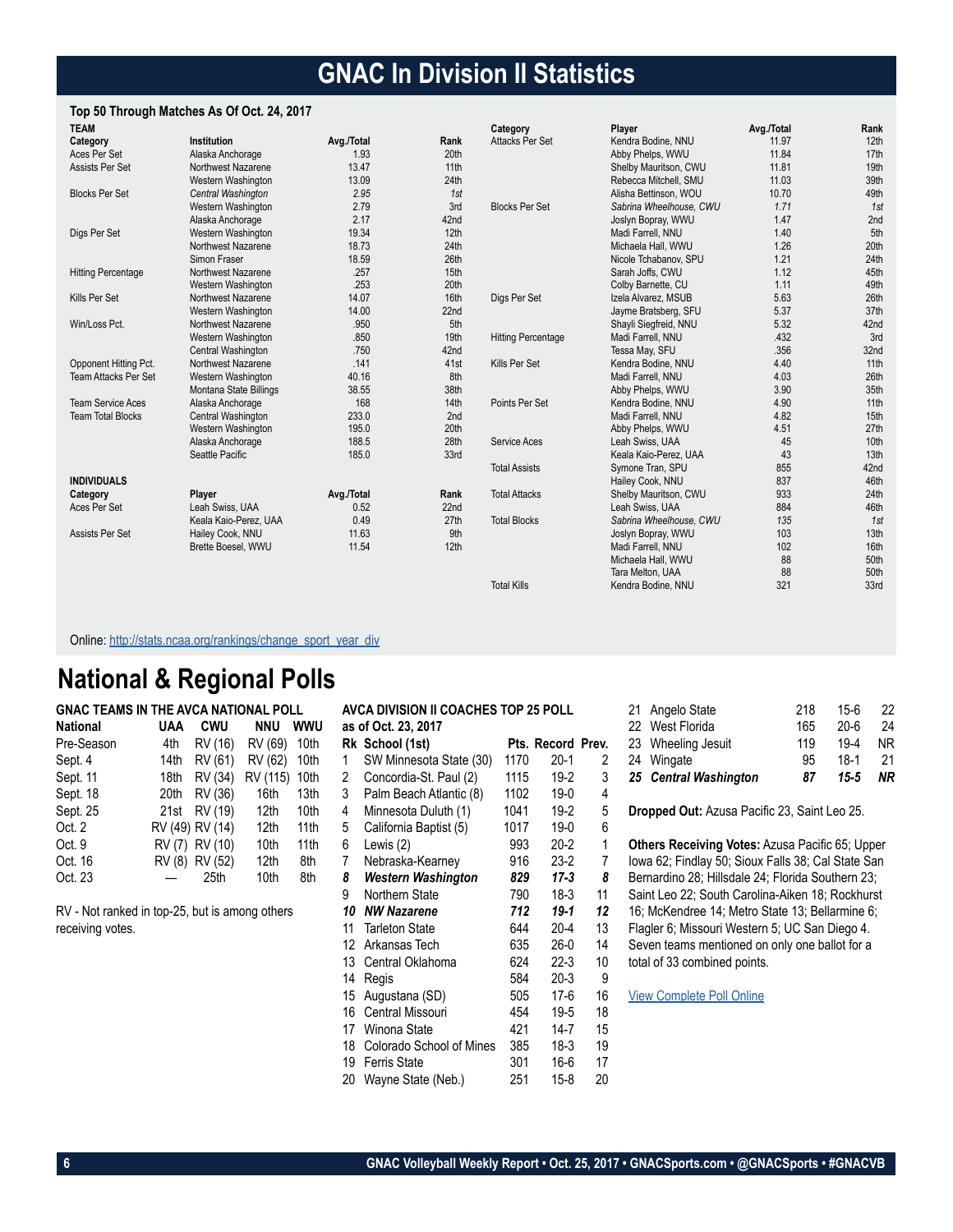# **GNAC Team Statistics**

| <b>HITTING PERCENTAGE</b><br>1. Northwest Nazarene<br>2.<br>Western Washington<br>3. Alaska<br>Central Washington<br>4.<br>5. Concordia (Ore.)<br>6. Alaska Anchorage<br>7. Simon Fraser<br>8. Western Oregon<br>9. Seattle Pacific<br>10. Saint Martin's<br>11. MSU Billings | S<br>73<br>70<br>79<br>79<br>71<br>87<br>75<br>69<br>88<br>77<br>75 | <b>Kills</b><br>1027<br>980<br>1022<br>1010<br>908<br>1057<br>956<br>838<br>1059<br>916<br>838 | Errs<br>322<br>270<br>405<br>371<br>402<br>450<br>428<br>389<br>502<br>441<br>400 | Total<br>2742<br>2811<br>2851<br>3006<br>2627<br>3223<br>2838<br>2506<br>3248<br>2889<br>2891 | Pct<br>.257<br>.253<br>.216<br>.213<br>.193<br>.188<br>.186<br>.179<br>.171<br>.164<br>.152 | <b>SERVICE ACES</b><br>1. Alaska Anchorage<br>2.<br>Alaska<br>3.<br>Western Washington<br>Concordia (Ore.)<br>4.<br>5. Simon Fraser<br>6. MSU Billings<br>7.<br>Seattle Pacific<br>8.<br>Saint Martin's<br>9. Western Oregon<br>10. Central Washington<br>11. Northwest Nazarene |          |          | S<br>87<br>79<br>70<br>71<br>75<br>75<br>88<br>77<br>69<br>79<br>73 | No.<br>168<br>131<br>114<br>103<br>101<br>95<br>105<br>91<br>81<br>85<br>76 | Avg/S<br>1.93<br>1.66<br>1.63<br>1.45<br>1.35<br>1.27<br>1.19<br>1.18<br>1.17<br>1.08<br>1.04 |
|-------------------------------------------------------------------------------------------------------------------------------------------------------------------------------------------------------------------------------------------------------------------------------|---------------------------------------------------------------------|------------------------------------------------------------------------------------------------|-----------------------------------------------------------------------------------|-----------------------------------------------------------------------------------------------|---------------------------------------------------------------------------------------------|----------------------------------------------------------------------------------------------------------------------------------------------------------------------------------------------------------------------------------------------------------------------------------|----------|----------|---------------------------------------------------------------------|-----------------------------------------------------------------------------|-----------------------------------------------------------------------------------------------|
|                                                                                                                                                                                                                                                                               |                                                                     |                                                                                                |                                                                                   |                                                                                               |                                                                                             |                                                                                                                                                                                                                                                                                  |          |          |                                                                     |                                                                             |                                                                                               |
| <b>OPPONENT HITTING PCT</b>                                                                                                                                                                                                                                                   | S<br>73                                                             | <b>Kills</b><br>826                                                                            | Errs<br>427                                                                       | Total<br>2821                                                                                 | Pct<br>.141                                                                                 | <b>DIGS</b>                                                                                                                                                                                                                                                                      |          |          | S<br>70                                                             | No.                                                                         | Avg/S<br>19.34                                                                                |
| 1. Northwest Nazarene                                                                                                                                                                                                                                                         | 79                                                                  | 984                                                                                            | 526                                                                               | 3099                                                                                          | .148                                                                                        | Western Washington<br>1.<br>2. Northwest Nazarene                                                                                                                                                                                                                                |          |          | 73                                                                  | 1354<br>1367                                                                | 18.73                                                                                         |
| 2. Central Washington<br>3. Alaska Anchorage                                                                                                                                                                                                                                  | 87                                                                  | 989                                                                                            | 506                                                                               | 3139                                                                                          | .154                                                                                        | 3.<br>Simon Fraser                                                                                                                                                                                                                                                               |          |          | 75                                                                  | 1394                                                                        | 18.59                                                                                         |
| 4. Western Washington                                                                                                                                                                                                                                                         | 70                                                                  | 862                                                                                            | 409                                                                               | 2861                                                                                          | .158                                                                                        | 4. MSU Billings                                                                                                                                                                                                                                                                  |          |          | 75                                                                  | 1335                                                                        | 17.80                                                                                         |
| 5. Seattle Pacific                                                                                                                                                                                                                                                            | 88                                                                  | 1056                                                                                           | 485                                                                               | 3200                                                                                          | .178                                                                                        | 5.<br>Western Oregon                                                                                                                                                                                                                                                             |          |          | 69                                                                  | 1211                                                                        | 17.55                                                                                         |
| 6. Simon Fraser                                                                                                                                                                                                                                                               | 75                                                                  | 949                                                                                            | 392                                                                               | 2931                                                                                          | .190                                                                                        | Central Washington<br>6.                                                                                                                                                                                                                                                         |          |          | 79                                                                  | 1366                                                                        | 17.29                                                                                         |
| 7. Saint Martin's                                                                                                                                                                                                                                                             | 77                                                                  | 995                                                                                            | 411                                                                               | 2888                                                                                          | .202                                                                                        | 7. Saint Martin's                                                                                                                                                                                                                                                                |          |          | 77                                                                  | 1296                                                                        | 16.83                                                                                         |
| 8. Western Oregon                                                                                                                                                                                                                                                             | 69                                                                  | 919                                                                                            | 372                                                                               | 2647                                                                                          | .207                                                                                        | 8. Alaska Anchorage                                                                                                                                                                                                                                                              |          |          | 87                                                                  | 1457                                                                        | 16.75                                                                                         |
| 9. Concordia (Ore.)                                                                                                                                                                                                                                                           | 71                                                                  | 885                                                                                            | 357                                                                               | 2500                                                                                          | .211                                                                                        | 9. Seattle Pacific                                                                                                                                                                                                                                                               |          |          | 88                                                                  | 1453                                                                        | 16.51                                                                                         |
| 10. MSU Billings                                                                                                                                                                                                                                                              | 75                                                                  | 1036                                                                                           | 385                                                                               | 2928                                                                                          | .222                                                                                        | 10. Concordia (Ore.)                                                                                                                                                                                                                                                             |          |          | 71                                                                  | 1123                                                                        | 15.82                                                                                         |
| 11. Alaska                                                                                                                                                                                                                                                                    | 79                                                                  | 1014                                                                                           | 380                                                                               | 2828                                                                                          | .224                                                                                        | 11. Alaska                                                                                                                                                                                                                                                                       |          |          | 79                                                                  | 1221                                                                        | 15.46                                                                                         |
|                                                                                                                                                                                                                                                                               |                                                                     |                                                                                                | S                                                                                 | No.                                                                                           | Avg/S                                                                                       | <b>BLOCKS</b>                                                                                                                                                                                                                                                                    | S        | Solo     | Asst                                                                | <b>Total</b>                                                                | Avg/S                                                                                         |
|                                                                                                                                                                                                                                                                               |                                                                     |                                                                                                |                                                                                   |                                                                                               |                                                                                             |                                                                                                                                                                                                                                                                                  |          |          |                                                                     |                                                                             |                                                                                               |
| <b>KILLS</b>                                                                                                                                                                                                                                                                  |                                                                     |                                                                                                |                                                                                   |                                                                                               |                                                                                             |                                                                                                                                                                                                                                                                                  |          |          |                                                                     |                                                                             |                                                                                               |
| 1. Northwest Nazarene                                                                                                                                                                                                                                                         |                                                                     |                                                                                                | 73                                                                                | 1027                                                                                          | 14.07                                                                                       | 1. Central Washington                                                                                                                                                                                                                                                            | 79       | 40       | 386                                                                 | 233.0                                                                       | 2.95                                                                                          |
| 2.<br>Western Washington                                                                                                                                                                                                                                                      |                                                                     |                                                                                                | 70                                                                                | 980                                                                                           | 14.00                                                                                       | 2.<br>Western Washington                                                                                                                                                                                                                                                         | 70       | 32       | 326                                                                 | 195.0                                                                       | 2.79                                                                                          |
| 3. Alaska                                                                                                                                                                                                                                                                     |                                                                     |                                                                                                | 79                                                                                | 1022                                                                                          | 12.94                                                                                       | 3. Alaska Anchorage<br>4. Seattle Pacific                                                                                                                                                                                                                                        | 87       | 39       | 299                                                                 | 188.5                                                                       | 2.17                                                                                          |
| 4.<br>Concordia (Ore.)                                                                                                                                                                                                                                                        |                                                                     |                                                                                                | 71<br>79                                                                          | 908<br>1010                                                                                   | 12.79<br>12.78                                                                              | 5. Northwest Nazarene                                                                                                                                                                                                                                                            | 88<br>73 | 31<br>27 | 308<br>245                                                          | 185.0<br>149.5                                                              | 2.10                                                                                          |
| 5. Central Washington<br>6. Simon Fraser                                                                                                                                                                                                                                      |                                                                     |                                                                                                | 75                                                                                | 956                                                                                           | 12.75                                                                                       | 6.                                                                                                                                                                                                                                                                               | 71       | 22       | 228                                                                 | 136.0                                                                       | 2.05<br>1.92                                                                                  |
| 7. Alaska Anchorage                                                                                                                                                                                                                                                           |                                                                     |                                                                                                | 87                                                                                | 1057                                                                                          | 12.15                                                                                       | Concordia (Ore.)<br>7. Simon Fraser                                                                                                                                                                                                                                              | 75       | 37       | 204                                                                 | 139.0                                                                       | 1.85                                                                                          |
| 8. Western Oregon                                                                                                                                                                                                                                                             |                                                                     |                                                                                                | 69                                                                                | 838                                                                                           | 12.14                                                                                       | 8. Saint Martin's                                                                                                                                                                                                                                                                | 77       | 34       | 210                                                                 | 139.0                                                                       | 1.81                                                                                          |
| 9. Seattle Pacific                                                                                                                                                                                                                                                            |                                                                     |                                                                                                | 88                                                                                | 1059                                                                                          | 12.03                                                                                       | 9. Western Oregon                                                                                                                                                                                                                                                                | 69       | 35       | 130                                                                 | 100.0                                                                       | 1.45                                                                                          |
| 10. Saint Martin's                                                                                                                                                                                                                                                            |                                                                     |                                                                                                | 77                                                                                | 916                                                                                           | 11.90                                                                                       | 10. Alaska                                                                                                                                                                                                                                                                       | 79       | 26       | 146                                                                 | 99.0                                                                        | 1.25                                                                                          |
| 11. MSU Billings                                                                                                                                                                                                                                                              |                                                                     |                                                                                                | 75                                                                                | 838                                                                                           | 11.17                                                                                       | 11. MSU Billings                                                                                                                                                                                                                                                                 | 75       | 11       | 154                                                                 | 88.0                                                                        | 1.17                                                                                          |
|                                                                                                                                                                                                                                                                               |                                                                     |                                                                                                |                                                                                   |                                                                                               |                                                                                             |                                                                                                                                                                                                                                                                                  |          |          |                                                                     |                                                                             |                                                                                               |
| <b>ASSISTS</b>                                                                                                                                                                                                                                                                |                                                                     |                                                                                                | S                                                                                 | No.                                                                                           | Avg/S                                                                                       |                                                                                                                                                                                                                                                                                  |          |          |                                                                     |                                                                             |                                                                                               |
| 1. Northwest Nazarene                                                                                                                                                                                                                                                         |                                                                     |                                                                                                | 73                                                                                | 983                                                                                           | 13.47                                                                                       |                                                                                                                                                                                                                                                                                  |          |          |                                                                     |                                                                             |                                                                                               |
| 2.<br>Western Washington                                                                                                                                                                                                                                                      |                                                                     |                                                                                                | 70                                                                                | 916                                                                                           | 13.09                                                                                       |                                                                                                                                                                                                                                                                                  |          |          |                                                                     |                                                                             |                                                                                               |
| 3.<br>Simon Fraser                                                                                                                                                                                                                                                            |                                                                     |                                                                                                | 75                                                                                | 920                                                                                           | 12.27                                                                                       |                                                                                                                                                                                                                                                                                  |          |          |                                                                     |                                                                             |                                                                                               |
| Alaska<br>4.                                                                                                                                                                                                                                                                  |                                                                     |                                                                                                | 79                                                                                | 952                                                                                           | 12.05                                                                                       |                                                                                                                                                                                                                                                                                  |          |          |                                                                     |                                                                             |                                                                                               |
| 5.<br>Central Washington<br>6.                                                                                                                                                                                                                                                |                                                                     |                                                                                                | 79                                                                                | 951                                                                                           | 12.04                                                                                       |                                                                                                                                                                                                                                                                                  |          |          |                                                                     |                                                                             |                                                                                               |
| Concordia (Ore.)<br>7.                                                                                                                                                                                                                                                        |                                                                     |                                                                                                | 71<br>69                                                                          | 854<br>792                                                                                    | 12.03                                                                                       |                                                                                                                                                                                                                                                                                  |          |          |                                                                     |                                                                             |                                                                                               |
| Western Oregon<br>8.<br>Saint Martin's                                                                                                                                                                                                                                        |                                                                     |                                                                                                | 77                                                                                | 882                                                                                           | 11.48<br>11.45                                                                              |                                                                                                                                                                                                                                                                                  |          |          |                                                                     |                                                                             |                                                                                               |
| 9. Seattle Pacific                                                                                                                                                                                                                                                            |                                                                     |                                                                                                | 88                                                                                | 1002                                                                                          | 11.39                                                                                       |                                                                                                                                                                                                                                                                                  |          |          |                                                                     |                                                                             |                                                                                               |
| 10. Alaska Anchorage                                                                                                                                                                                                                                                          |                                                                     |                                                                                                | 87                                                                                | 973                                                                                           | 11.18                                                                                       |                                                                                                                                                                                                                                                                                  |          |          |                                                                     |                                                                             |                                                                                               |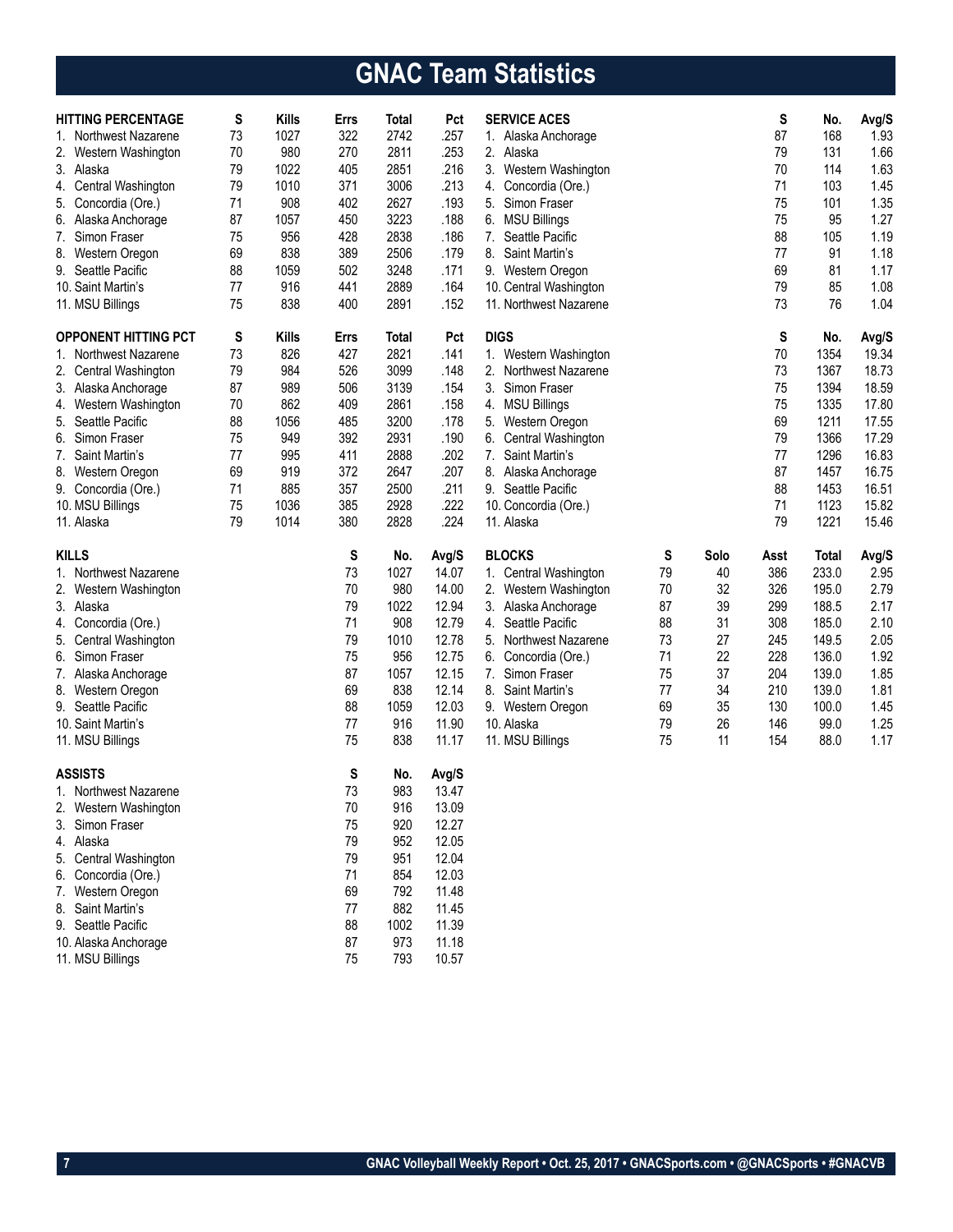# **GNAC Individual Statistics**

| <b>HITTING PERCENTAGE Team</b> |             | CI              | S  | <b>Kills</b> | <b>Errs</b> | Total | Pct          |    | <b>SERVICE ACES</b>    | Team               |                 | CI |          |          |                | S        |              | No. Avg/S        |
|--------------------------------|-------------|-----------------|----|--------------|-------------|-------|--------------|----|------------------------|--------------------|-----------------|----|----------|----------|----------------|----------|--------------|------------------|
| 1. Farrell, Madi               | <b>NNU</b>  | <b>SR</b>       | 73 | 294          | 52          | 560   | .432         |    | 1. Swiss, Leah         | <b>UAA</b>         | <b>JR</b>       |    |          |          |                | 87       | 45           | 0.52             |
| 2. May, Tessa                  | SFU         | JR              | 74 | 200          | 42          | 445   | .355         |    | 2. Kaio-Perez, Keala   | <b>UAA</b>         | <b>SR</b>       |    |          |          |                | 87       | 43           | 0.49             |
| 3. Wheelhouse, Sabrina CWU     |             | <b>SR</b>       | 79 | 153          | 41          | 335   | .334         | 3. | Turner, Arielle        | WWU                | <b>SR</b>       |    |          |          |                | 68       | 29           | 0.43             |
| 4. Wong, Kim                   | <b>UAF</b>  | SO              | 75 | 116          | 33          | 261   | .318         |    | 4. Dorsey, Lindsey     | CU                 | <b>SR</b>       |    |          |          |                | 71       | 27           | 0.38             |
| 5. Hall, Michaela              | WWU         | JR              | 70 | 193          | 55          | 450   | .307         | 5. | Phelps, Abby           | WWU                | <b>JR</b>       |    |          |          |                | 70       | 25           | 0.36             |
| 6. Barnette, Colby             | CU          | SR              | 71 | 196          | 50          | 501   | .291         | 6. | <b>Whiting, Cate</b>   | <b>UAF</b>         | <b>FR</b>       |    |          |          |                | 71       | 25           | 0.35             |
| 7. Bodine, Kendra              | <b>NNU</b>  | <b>SR</b>       | 73 | 321          | 72          | 874   | .285         |    | 7. Alvarez, Izela      | <b>MSUB</b>        | <b>FR</b>       |    |          |          |                | 75       | 24           | 0.32             |
| 8. Hayes, Vanessa              | <b>UAA</b>  | SO              | 86 | 144          | 46          | 361   | .271         |    | Bratsberg, Jayme       | <b>SFU</b>         | <b>JR</b>       |    |          |          |                | 75       | 24           | 0.32             |
| 9. Buckner, Joellee            | WWU         | <b>SR</b>       | 70 | 198          | 41          | 600   | .262         |    | 9. Mehciz, Maddie      | WOU                | <b>JR</b>       |    |          |          |                | 47       | 15           | 0.32             |
| 10. Joffs, Sara                | <b>CWU</b>  | SR              | 67 | 93           | 31          | 238   | .261         |    | 10. Misner, Courtney   | <b>SMU</b>         | JR              |    |          |          |                | 64       | 20           | 0.31             |
| 11. Blankinship, Sydney        | <b>WOU</b>  | SR              | 64 | 99           | 35          | 246   | .260         |    |                        |                    |                 |    |          |          |                |          |              |                  |
| 12. Phelps, Abby               | <b>WWU</b>  | <b>JR</b>       | 70 | 273          | 66          | 829   | .250         |    | <b>DIGS</b>            | Team               | CI              |    |          |          |                | S        |              | No. Avg/S        |
| 13. Beyer, Britt               | CU          | <b>JR</b>       | 46 | 70           | 22          | 193   | .249         |    | 1. Alvarez, Izela      | <b>MSUB</b>        | <b>FR</b>       |    |          |          |                | 75       | 422          | 5.63             |
| 14. Bopray, Joslyn             | WWU         | SO              | 70 | 102          | 40          | 250   | .248         | 2. | Bratsberg, Jayme       | <b>SFU</b>         | <b>JR</b>       |    |          |          |                | 75       | 404          | 5.39             |
| 15. Miller, Markie             | UAF         | FR              | 72 | 183          | 65          | 485   | .243         | 3. | Siegfreid, Shayli      | <b>NNU</b>         | <b>JR</b>       |    |          |          |                | 73       | 388          | 5.32             |
| 16. Podowicz, Riley            | <b>UAF</b>  | <b>SR</b>       | 76 | 123          | 44          | 326   | .242         | 4. | Kaio-Perez, Keala      | <b>UAA</b>         | <b>SR</b>       |    |          |          |                | 87       | 429          | 4.93             |
| 17. Dorsey, Lindsey            | CU          | <b>SR</b>       | 71 | 245          | 94          | 626   | .241         | 5. | Morgan, Kyla           | <b>CWU</b>         | SO              |    |          |          |                | 79       | 387          | 4.90             |
| 18. Vandenkooy, Mariella       | <b>WOU</b>  | JR              | 68 | 201          | 65          | 570   | .239         | 6. | Buckner, Aubrey        | wwu                | <b>JR</b>       |    |          |          |                | 70       | 335          | 4.79             |
| 19. Howlett, Christine         | SFU         | <b>SR</b>       | 75 | 191          | 66          | 527   | .237         | 7. | Hickel, Jenna          | <b>UAF</b>         | <b>SO</b>       |    |          |          |                | 79       | 370          | 4.68             |
| 20. Kilberg, Angelica          | SFU         | <b>SO</b>       | 58 | 73           | 34          | 175   | .223         |    | 8. Buckner, Joellee    | WWU                | <b>SR</b>       |    |          |          |                | 70       | 321          | 4.59             |
|                                |             |                 |    |              |             |       |              |    | Phelps, Abby           | <b>WWU</b>         | <b>JR</b>       |    |          |          |                | 70       | 321          | 4.59             |
| <b>KILLS</b>                   | Team        | CI              |    |              | S           |       | No. Avg/S    |    | 10. Ganete, Amanda     | <b>SPU</b>         | JR              |    |          |          |                | 75       | 321          | 4.28             |
| 1. Bodine, Kendra              | <b>NNU</b>  | <b>SR</b>       |    |              | 73          | 321   | 4.40         |    |                        |                    |                 |    |          |          |                |          |              |                  |
|                                | <b>NNU</b>  | <b>SR</b>       |    |              | 73          | 294   | 4.03         |    | <b>BLOCKS</b>          |                    |                 | CI |          |          |                |          |              |                  |
| 2. Farrell, Madi               | WWU         | <b>JR</b>       |    |              | 70          | 273   | 3.90         |    | 1. Wheelhouse, Sabrina | Team<br><b>CWU</b> | <b>SR</b>       |    |          | S<br>79  | Solo<br>20     | 115      | 135.0        | Asst Total Avg/S |
| 3. Phelps, Abby                | CWU         | <b>JR</b>       |    |              | 79          | 288   | 3.65         |    |                        | WWU                | SO              |    |          | 70       | 16             |          | 87 103.0     | 1.71<br>1.47     |
| 4. Mauritson, Shelby           |             | <b>SR</b>       |    |              | 69          | 244   | 3.54         | 2. | Bopray, Joslyn         |                    | <b>SR</b>       |    |          | 73       | 14             | 88       | 102.0        | 1.40             |
| 5. Bettinson, Alisha           | <b>WOU</b>  | <b>SR</b>       |    |              | 76          | 263   | 3.46         | 3. | Farrell, Madi          | <b>NNU</b>         | <b>JR</b>       |    |          | 70       | 12             | 76       | 88.0         | 1.26             |
| 6. Mitchell, Rebecca           | <b>SMU</b>  |                 |    |              |             |       |              |    | 4. Hall, Michaela      | WWU                |                 |    |          |          |                |          |              |                  |
| Dorsey, Lindsey<br>7.          | CU<br>SPU   | <b>SR</b>       |    |              | 71          | 245   | 3.45<br>3.39 | 5. | Tchabanov, Nicole      | SPU                | SO<br><b>SR</b> |    |          | 66<br>67 | 12<br>10       | 68<br>65 | 80.0         | 1.21<br>1.12     |
| 8. Oddo, Gabby                 | <b>MSUB</b> | SO<br><b>FR</b> |    |              | 87<br>74    | 295   | 3.34         |    | 6. Joffs, Sara         | CWU<br>CU          | <b>SR</b>       |    |          | 71       | 12             |          | 75.0<br>79.0 | 1.11             |
| 9. Vigil, Maddi                |             |                 |    |              |             | 247   | 3.08         |    | 7. Barnette, Colby     |                    |                 |    |          |          |                | 67       | 88.0         |                  |
| 10. Swiss, Leah                | <b>UAA</b>  | <b>JR</b>       |    |              | 87          | 268   |              | 8. | Melton, Tara           | <b>UAA</b>         | <b>JR</b>       |    |          | 81       | 8              | 80       |              | 1.09             |
|                                |             |                 |    |              |             |       |              | 9. | Langford, Kamille      | SMU                | <b>FR</b>       |    |          | 68       | 16             | 54       | 70.0         | 1.03             |
| <b>ASSISTS</b>                 | Team        | CI              |    |              | S           |       | No. Avg/S    |    |                        |                    |                 |    |          |          |                |          |              |                  |
| 1. Cook, Hailey                | <b>NNU</b>  | <b>SR</b>       |    |              | 72          | 837   | 11.62        |    | <b>POINTS</b>          | Team               | CI<br><b>SR</b> | S  | Κ<br>321 | SΑ<br>17 | BS             | BA<br>38 | Pts<br>358.0 | Avg/S            |
| 2. Boesel, Brette              | WWU         | JR              |    |              | 70          |       | 808 11.54    |    | 1. Bodine, Kendra      | <b>NNU</b>         |                 | 73 |          |          | 1              |          |              | 4.90             |
| 3.<br>Brown, Michele           | CU          | <b>SR</b>       |    |              | 62          | 629   | 10.15        | 2. | Farrell, Madi          | <b>NNU</b>         | <b>SR</b>       | 73 | 294      | 0        | 14             | 88       | 352.0        | 4.82             |
| Tran, Symone<br>4.             | SPU         | <b>JR</b>       |    |              | 88          | 855   | 9.72         | 3. | Phelps, Abby           | WWU                | <b>JR</b>       | 70 | 273      | 25       | $\pmb{0}$      | 36       | 316.0        | 4.51             |
| 5. Clarke, Kylee               | <b>MSUB</b> | <b>FR</b>       |    |              | 43          | 394   | 9.16         | 4. | Dorsey, Lindsey        | CU                 | <b>SR</b>       | 71 | 245      | 27       | $\overline{c}$ | 40       | 294.0        | 4.14             |
| 6.<br>Tays, Julia              | SFU         | <b>FR</b>       |    |              | 67          | 555   | 8.28         | 5. | Mauritson, Shelby      | <b>CWU</b>         | <b>JR</b>       | 79 | 288      | 14       | 4              | 40       | 326.0        | 4.13             |
| 7. Nesbitt, Nicolette          | <b>SMU</b>  | SR              |    |              | 76          | 616   | 8.11         | 6. | Bettinson, Alisha      | <b>WOU</b>         | <b>SR</b>       | 69 | 244      | 8        | 11             | 14       | 270.0        | 3.91             |
| 8. Smythe, Alexa               | <b>MSUB</b> | <b>FR</b>       |    |              | 42          | 315   | 7.50         | 7. | Swiss, Leah            | <b>UAA</b>         | <b>JR</b>       | 87 | 268      | 45       | 5              | $30\,$   | 333.0        | 3.83             |
| 9. Holt,Leila                  | WOU         | <b>JR</b>       |    |              | 69          | 459   | 6.65         | 8. | Mitchell, Rebecca      | SMU                | <b>SR</b>       | 76 | 263      | 11       | 3              | 27       | 290.5        | 3.82             |
| 10. Nichols, Rachel            | <b>UAF</b>  | <b>SR</b>       |    |              | 78          | 467   | 5.99         |    | 9. Oddo, Gabby         | SPU                | SO              | 87 | 295      | 16       | 4              | 24       | 327.0        | 3.76             |
|                                |             |                 |    |              |             |       |              |    | 10. Vigil, Maddi       | <b>MSUB</b>        | <b>FR</b>       | 74 | 247      | 12       | 1              | 18       | 269.0        | 3.64             |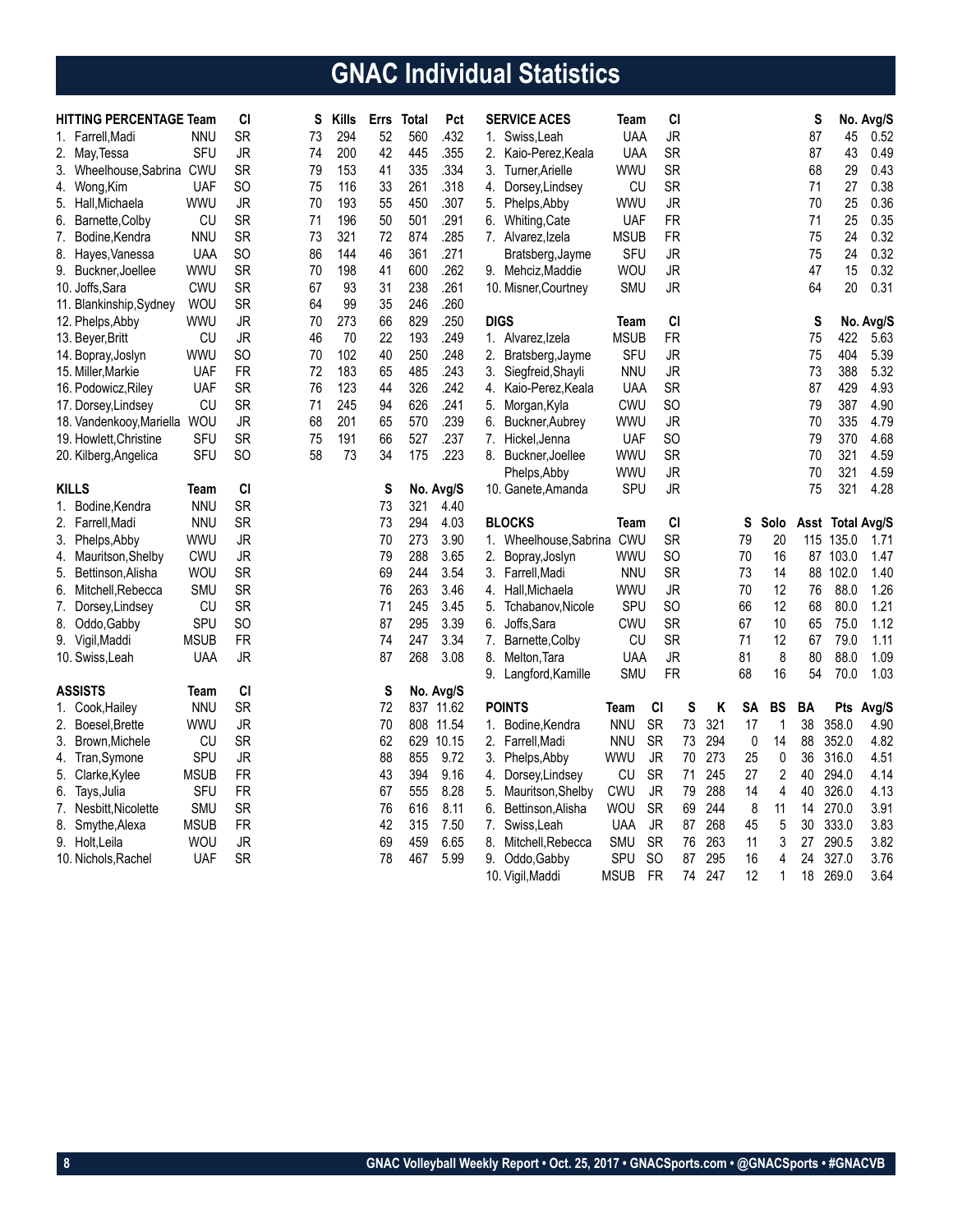## **GNAC 2017 Individual Single Match Highs**

#### **HITTING PERCENTAGE (K-E-TA) minimum 12 kills**

| .889 (16-0-18) 3s Farrell, Madi (Northwest Nazarene) vs Dominican (Calif.) (09/08/17)    |
|------------------------------------------------------------------------------------------|
| .700 (14- 0-20) 3s May, Tessa (Simon Fraser) vs Saint Martin's (10/14/17)                |
| .667 (21- 1-30) 4s Dorsey, Lindsey (Concordia (Ore.)) vs Alaska (10/14/17)               |
| .655 (20- 1-29) 3s Bodine, Kendra (Northwest Nazarene) vs Concordia (Ore.) (10/19/17)    |
| .652 (15-0-23) 3s Strandberg, Livia (Concordia (Ore.)) vs Westminster (Utah) (09/01/17)  |
| .647 (12- 1-17) 3s Wheelhouse, Sabrina (Central Washington) at Western Oregon (09/23/17) |
| .625 (15- 0-24) 3s Farrell, Madi (Northwest Nazarene) at Concordia (Ore.) (09/23/17)     |
| .611 (12- 1-18) 3s Vandenkooy, Mariella (Western Oregon) at Saint Martin's (09/14/17)    |
| .593 (17- 1-27) 4s Barnette, Colby (Concordia (Ore.)) at Saint Martin's (09/16/17)       |
| .583 (14- 0-24) 3s Buckner, Joellee (Western Washington) vs Chico State (09/09/17)       |
| .577 (16-1-26) 3s Bodine, Kendra (Northwest Nazarene) at MSU Billings (10/14/17)         |
| .576 (21- 2-33) 4s May, Tessa (Simon Fraser) vs Western Oregon (09/28/17)                |
| .562 (20-2-32) 4s Farrell, Madi (Northwest Nazarene) vs Dixie State (09/02/17)           |
| .562 (19-1-32) 3s Bodine, Kendra (Northwest Nazarene) vs Western Oregon (10/21/17)       |
| .545 (13- 1-22) 3s Phelps, Abby (Western Washington) vs Pace (09/01/17)                  |
| .542 (14- 1-24) 3s May, Tessa (Simon Fraser) at Alaska (10/07/17)                        |
| .542 (13- 0-24) 4s Beyer, Britt (Concordia (Ore.)) vs Dixie State (09/09/17)             |
| .542 (15-2-24) 3s Farrell, Madi (Northwest Nazarene) at Cal Poly Pomona (09/01/17)       |
| .520 (15-2-25) 3s Farrell, Madi (Northwest Nazarene) vs Hawai'i Pacific (09/09/17)       |
| .520 (15-2-25) 4s May, Tessa (Simon Fraser) at MSU Billings (10/20/17)                   |

#### **KILLS (K-E-TA)**

| 27 (27-5-63) 4s     | Bodine, Kendra (Northwest Nazarene) at Cal St. Monterey Bay (09/01/17) |
|---------------------|------------------------------------------------------------------------|
| 25 (25- 5-74) 5s    | Bodine, Kendra (Northwest Nazarene) at Western Oregon (09/21/17)       |
| 25 (25-6-50) 4s     | Mitchell, Rebecca (Saint Martin's) vs Concordia (Ore.) (09/16/17)      |
| 24 (24-12-65) 5s    | Mauritson, Shelby (Central Washington) vs Concordia (Ore.) (10/21/17)  |
| 24 (24-3-52) 5s     | Farrell, Madi (Northwest Nazarene) at Central Washington (10/10/17)    |
| 23 (23-8-62) 5s     | Bettinson, Alisha (Western Oregon) vs Northwest Nazarene (09/21/17)    |
| 23 (23-2-51) 4s     | Bodine, Kendra (Northwest Nazarene) at Saint Martin's (10/07/17)       |
| 23 (23-7-69) 5s     | Swiss, Leah (Alaska Anchorage) at Seattle Pacific (10/19/17)           |
| 23 (23-6-58) 5s     | Oddo, Gabby (Seattle Pacific) at MSU Billings (09/28/17)               |
| 22 (22-7-69) 5s     | Bodine, Kendra (Northwest Nazarene) vs Sonoma State (09/09/17)         |
| 22 (22-6-43) 5s     | Oddo, Gabby (Seattle Pacific) at Alaska (09/21/17)                     |
| 22 (22-6-66) 4s     | Swiss, Leah (Alaska Anchorage) vs Western Washington (10/07/17)        |
| 22 (22-7-59) 4s     | Vandenkooy, Mariella (Western Oregon) vs Alaska (10/12/17)             |
| 22 (22- 9-52) 5s    | Turner, Olivia (Seattle Pacific) at Alaska (09/21/17)                  |
| 22 (22-5-47) 5s     | Johnson, Chrisalyn (Alaska Anchorage) vs CSU San Bernardino (09/09/17) |
| 21 (21-3-39) 5s     | Miller, Markie (Alaska) vs Seattle Pacific (09/21/17)                  |
| 21 (21-10-65) 5s    | Vigil, Maddi (MSU Billings) vs Seattle Pacific (09/28/17)              |
| 21 (21-9-58) 5s     | Oddo Gabby (Seattle Pacific) vs Alaska Anchorage (10/19/17)            |
| 21 (21 - 2 - 33) 4s | May, Tessa (Simon Fraser) vs Western Oregon (09/28/17)                 |
| 21 (21-5-52) 3s     | Mitchell, Rebecca (Saint Martin's) at Cal St. San Marcos (09/02/17)    |

#### **TOTAL ATTEMPTS (K-E-TA)**

| 74 (25- 5-74) 5s | Bodine, Kendra (Northwest Nazarene) at Western Oregon (09/21/17)       |
|------------------|------------------------------------------------------------------------|
| 73 (20-9-73) 5s  | Bodine, Kendra (Northwest Nazarene) at Seattle Pacific (10/05/17)      |
| 69 (22-7-69) 5s  | Bodine, Kendra (Northwest Nazarene) vs Sonoma State (09/09/17)         |
| 69 (23-7-69) 5s  | Swiss, Leah (Alaska Anchorage) at Seattle Pacific (10/19/17)           |
| 66 (22- 6-66) 4s | Swiss, Leah (Alaska Anchorage) vs Western Washington (10/07/17)        |
| 66 (18-9-66) 5s  | Mauritson, Shelby (Central Washington) at Saint Martin's (10/05/17)    |
| 65 (24-12-65) 5s | Mauritson, Shelby (Central Washington) vs Concordia (Ore.) (10/21/17)  |
| 65 (21-10-65) 5s | Vigil, Maddi (MSU Billings) vs Seattle Pacific (09/28/17)              |
| 65 (16-11-65) 5s | Bodine, Kendra (Northwest Nazarene) at Central Washington (10/10/17)   |
| 65 (19- 5-65) 4s | Phelps, Abby (Western Washington) vs Simon Fraser (09/19/17)           |
| 63 (27-5-63) 4s  | Bodine, Kendra (Northwest Nazarene) at Cal St. Monterey Bay (09/01/17) |
| 63 (14- 9-63) 4s | Mauritson, Shelby (Central Washington) at Seattle Pacific (10/07/17)   |
| 62 (23- 8-62) 5s | Bettinson, Alisha (Western Oregon) vs Northwest Nazarene (09/21/17)    |
| 62 (11-4-62) 4s  | Phelps, Abby (Western Washington) at Alaska Anchorage (10/07/17)       |
| 61 (16-10-61) 5s | Gondrezick, Rachel (Saint Martin's) at Adelphi (09/02/17)              |
| 61 (19-14-61) 4s | Bettinson, Alisha (Western Oregon) at Lubbock Christian (09/01/17)     |
| 60 (13-8-60) 5s  | Johnson, Chrisalyn (Alaska Anchorage) vs Simon Fraser (10/05/17)       |
| 59 (22-7-59) 4s  | Vandenkooy, Mariella (Western Oregon) vs Alaska (10/12/17)             |
| 59 (16-4-59) 4s  | Phelps, Abby (Western Washington) at Northwest Nazarene (09/16/17)     |
| 59 (14- 9-59) 4s | Mitchell, Rebecca (Saint Martin's) vs Northwest Nazarene (10/07/17)    |
|                  |                                                                        |

### **ASSISTS**

- 60 (5s) Cook, Hailey (Northwest Nazarene) at Central Washington (10/10/17)<br>58 (5s) Tran, Symone (Seattle Pacific) at Alaska (09/21/17)
	- Tran, Symone (Seattle Pacific) at Alaska (09/21/17)
- 57 (4s) Cook, Hailey (Northwest Nazarene) at Saint Martin's (10/07/17)<br>57 (4s) Cook, Hailey (Northwest Nazarene) at Cal St. Monterey Bay (09
	- Cook, Hailey (Northwest Nazarene) at Cal St. Monterey Bay (09/01/17)
- 55 (5s) Tran,Symone (Seattle Pacific) at MSU Billings (09/28/17)
- 54 (5s) Tran, Symone (Seattle Pacific) vs Saint Martin's (09/26/17)<br>53 (5s) Cook, Hailey (Northwest Nazarene) vs Sonoma State (09/0
- 53 (5s) Cook, Hailey (Northwest Nazarene) vs Sonoma State (09/09/17)<br>53 (4s) Cook, Hailey (Northwest Nazarene) vs Western Washington (09/
	- 53 (4s) Cook,Hailey (Northwest Nazarene) vs Western Washington (09/16/17)
- 53 (5s) Davenport,Casey (Alaska Anchorage) at Concordia (Ore.) (10/13/17)
- 53 (5s) Tays,Julia (Simon Fraser) at Alaska Anchorage (10/05/17)

### DIGS<br>38 (5s)

- 38 (5s) Alvarez,Izela (MSU Billings) at MSU Moorhead (09/01/17)
- 37 (3s) Alvarez,Izela (MSU Billings) vs Rocky Mountain (10/24/17)
- 36 (4s) Kaio-Perez, Keala (Alaska Anchorage) vs Western Washington (10/07/17)<br>35 (5s) Bratsberg, Jayme (Simon Fraser) at Alaska Anchorage (10/05/17)
	- Bratsberg,Jayme (Simon Fraser) at Alaska Anchorage (10/05/17)
- 35 (4s) Bowen,Mackenzie (Western Oregon) at Lubbock Christian (09/01/17)
- 35 (5s) Alvarez,Izela (MSU Billings) vs Alaska (09/15/17)
	- 34 (4s) Morgan,Kyla (Central Washington) vs UC San Diego (09/09/17)
- 33 (4s) Morgan,Kyla (Central Washington) at Seattle Pacific (10/07/17)
- 33 (5s) Siegfreid,Shayli (Northwest Nazarene) at Western Oregon (09/21/17)
- 33 (3s) Hickel,Jenna (Alaska) at Slippery Rock (09/03/17)

#### **ACES**

- 
- 7 (4s) Vernoy,Megan (Saint Martin's) vs Concordia (Ore.) (09/16/17) 6 (3s) Turner,Arielle (Western Washington) at Simon Fraser (10/17/17)
	- Swiss,Leah (Alaska Anchorage) vs Simon Fraser (10/05/17)
- 5 (3s) Davis, Maddie (Alaska) vs Simon Fraser (10/07/17)<br>5 (5s) Kaio-Perez, Keala (Alaska Anchorage) at Concordia
	- 5 (5s) Kaio-Perez,Keala (Alaska Anchorage) at Concordia (Ore.) (10/13/17)
- 5 (3s) Dols,Anna (Concordia (Ore.)) vs Western Oregon (10/03/17)
- 5 (5s) Kaio-Perez,Keala (Alaska Anchorage) at UC San Diego (09/01/17)
- 5 (4s) Dolguikh,Katie (Simon Fraser) vs MSU Billings (09/23/17)
- 5 (3s) Thomas,Mari (Northwest Nazarene) vs Alaska (09/30/17)
- Ehresmann, Hali (MSU Billings) at Simon Fraser (09/23/17)

#### **BLOCKS (BS-BA)**

| 14 (4-10) 5s  | Wheelhouse, Sabrina (Central Washington) vs Alaska (09/28/17)             |
|---------------|---------------------------------------------------------------------------|
| 12 (2-10) 4s  | Wheelhouse, Sabrina (Central Washington) at Concordia (Ore.) (09/21/17)   |
| 12 (1-11) 5s  | Crespi, Shaun (Seattle Pacific) vs Saint Martin's (09/26/17)              |
| 12 (0-12) 4s  | Bopray, Joslyn (Western Washington) at Alaska Anchorage (10/07/17)        |
| 12 (0-12) 5s  | Fa'amausili, Diana (Alaska Anchorage) at Azusa Pacific (09/02/17)         |
| 10 ( 2-8) 4s  | Farrell, Madi (Northwest Nazarene) vs Western Washington (09/16/17)       |
| $10(2-8)5s$   | Tchabanov, Nicole (Seattle Pacific) vs Northwest Nazarene (10/05/17)      |
| $10(1-9)5s$   | Bopray, Joslyn (Western Washington) vs CSU San Bernardino (09/08/17)      |
| $10(1-9)5s$   | Webb, Bridgette (Central Washington) vs Azusa Pacific (9/7/17)            |
| $10(0-10)5s$  | Melton, Tara (Alaska Anchorage) at Azusa Pacific (09/02/17)               |
| $10(0-10)$ 3s | Bopray, Joslyn (Western Washington) vs Seattle Pacific (10/14/17)         |
| $9(1-8)$ 4s   | Hall, Michaela (Westem Washington) at Alaska Anchorage (10/07/17)         |
| $9(1-8)5s$    | Lautenbach, Hannah (Seattle Pacific) vs Alaska (10/21/17)                 |
| $9(0-9)5s$    | Wheelhouse, Sabrina (Central Washington) vs Azusa Pacific (9/7/17)        |
| $9(0-9)3s$    | Bopray, Joslyn (Western Washington) at Simon Fraser (10/17/17)            |
| $9(0-9)$ 4s   | Wheelhouse, Sabrina (Central Washington) at Seattle Pacific (10/07/17)    |
| $9(0-9)5s$    | Weg, Madison (Central Washington) vs Azusa Pacific (9/7/17)               |
| $9(0-9)$ 4s   | Tchabanov, Nicole (Seattle Pacific) vs Central Washington (10/07/17)      |
| $9(0-9)$ 4s   | Buckner, Joellee (Western Washington) at Alaska Anchorage (10/07/17)      |
| $8(3-5)5s$    | Wheelhouse, Sabrina (Central Washington) vs Northwest Nazarene (10/10/17) |